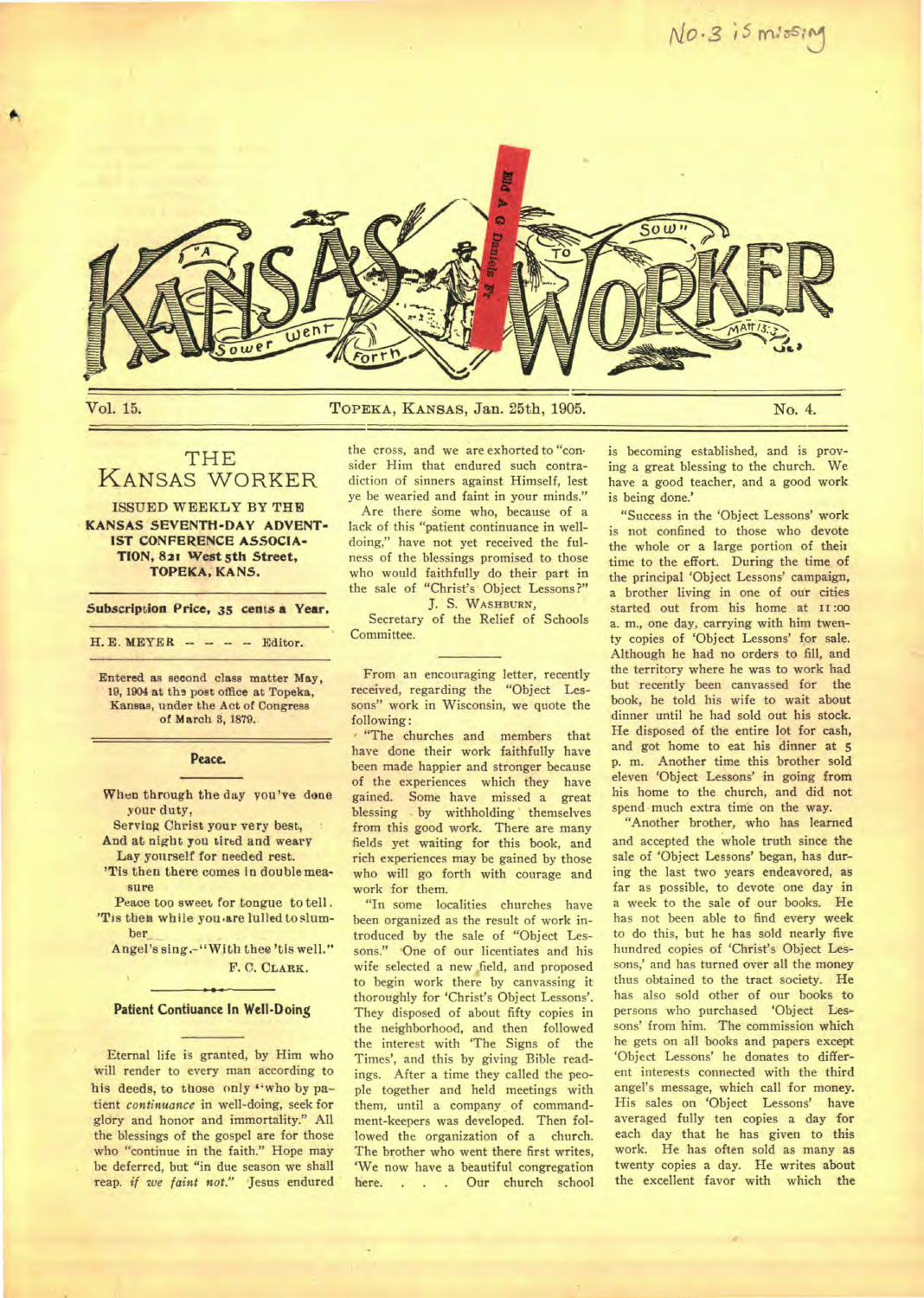books are received, and hundreds of missionary visits which he makes with individuals and families. The work he has done was not to get money for himself, but because he wished to help the Lord's cause, and also desired to save souls. The experience that the Lord gave him in selling 'Object Lessons' has made this brother strong for various lines of missionary and evangelistic work.

W<sub>M.</sub> COVERT.

## **A Reading Course For Our Young People.**

At a council of the Faculty of Union College and several members of the Central Union Conference Committee, called to consider the young people's work, it was recommended that a general reading course something after the order of the Chautauqua reading course be provided for our young people. A committee of seven was appointed to study plans for conducting the work, and recommend courses of study. The following recommendations are a part of the report of this committee:

First, that the church school teacher's reading course be prepared for general reading circle work.

Second, That an effort be made to get as many to take these studies as possible, believing that all who do so will get a better and broader view of Christian education.

Third, That the Educational Secretary seek to enlarge the number taking the course and conduct the work among those who are not already taking it under the direction of their state superintendent.

We earnestly request all to consider the importance of such a course of reading for our youth. The following quotation from Vol. VII of the Testimonies, pp 63, 64, speaks of the importance of "Home reading circle work:" "Many who desire to obtain knowledge in medical missionary lines have home duties that will sometimes prevent them from meeting with others for study. These may learn much in their own homes in regard to the expressed will of God concerning these lines of missionary work, thus increasing their ability to help others. Fathers and mothers obtain all the help you can from the study of our books and publications. *Form a reading circle in which every member of the family shall lay aside the busy cares of the day and unite in study.* Fathers, mothers, brothers, sisters take up this work heartily and see if the home church will not be greatly improved. Especially will the youth who have been accustomed to reading novels and cheap books receive benefit by joining in the evening family study. Young men and young women read the literature that will give you true knowledge, and that will be a help to the entire family."

Although these lessons are prepared with teachers especially in mind, they are intended to impressively illustruate the principles of Christian education in contrast with worldly education. Those who take the course should have a copy of "Education, "Vol. 6 of the Testimonies, and "Page's Theory and Practice of Teaching," edition by Wm. F. Phelps. The *Educational Messenger*  will contain notes, comments, and explanations which will make the work easier and more interesting for the students. "Theory and Practice of Teaching" will cost the students 75 cents. It may be ordered of the address given below. Samples of the lesson outline will be sent free on application. It is hoped that this reading circle work may become a permanent work among our young people, and thus much time now being spent in idleness or in employment which is worse than idleness, namely, reading novels and other literature of objectionable character, may be turned to storing the mind with valuable truths. We shall be glad to hear from all who are interested in this line of work. Address B. E. **HUFFMAN,**  College View, Neb.

## **Our Young People's Work.**

It is encouraging to note the interest with which our young people are taking hold of the work. There seems to be a general awakening among our young people. They seem to be possessed with a zeal and courage that they have not had for years; and if this be kept up, it will soon finish the Lord's work on the earth, and bring our Saviour to take His faithful ones home. Surely the Lord is preparing His people for the latter rain.

Some very encouraging reports are coming in for quater ending Dec. 31. At this point I cannot help but quote from a letter which I received from one of our isolated young people: "For quarter ending Dec. 31. 1904, my report is as follows:

| Papers mailed or given away  36                                                                                                                                                                                                    |  |
|------------------------------------------------------------------------------------------------------------------------------------------------------------------------------------------------------------------------------------|--|
| Papers sold,  18                                                                                                                                                                                                                   |  |
|                                                                                                                                                                                                                                    |  |
| Tracts given away,  8                                                                                                                                                                                                              |  |
| Missionary letters written,  2                                                                                                                                                                                                     |  |
| Missionary letters received,  2                                                                                                                                                                                                    |  |
| $\mathcal{F}$ . The contract of the contract of the contract of the contract of the contract of the contract of the contract of the contract of the contract of the contract of the contract of the contract of the contract of th |  |

I have also worked with the Family

Bible Teacher. Am delivering them weekly to three families. Pray for me in this dear work for Jesus. I believe if I am faithful, a part of these at least will accept the truth; but I am so weak. It is the work He has given me, and His grace is sufficient. Without Him I cannot do it. Pray that the blood of these precious souls be not found on my garments. The salvation of many depends on my faithfulness, and I am far from what Jesus wants me to be,—from what I must be to show others the sweetness and purity of a Christ like life.

How short the time we have *in* which to get ready to meet our King! Yet we slumber on, and each day let countless opportunities pass for doing good for Him, thus strengthening our own souls in doubt.

I want to crucify self, that He may work through me to His honor and glory. I am sorry my report is so small. I have done so little for Him who gave all for me. But with the old year I have let go my mistakes and failures, and resolved with His help, and a more humble, earnest, heart to be more faithful in the future.

It is surely time to awake out of sleep, for the day of our salvation is very near.

May God help us to give Him ourselves and all that we have, to help to hasten the spreading of this message to earth's remostest bounds. If we do not it will be finished without us : for, "there shall be delay no longer."

When you send my next report blank, my address will be changed to Dunavant, Kas."

This is only one of the many encouraging letters that are coming in from our young workers.

May God grant that this letter may be the means of inspiring and encouraging some to take up the Lord's work and labor unceasingly till it is finished.

I. C. **SULTZ,** 

Supt. young people's work

#### **A Good Investment.**

The Bible Training School is full of choice matter. The lessons on the book of Esther will continue through the winter, also the valuable Bible read ings on the sanctuary servicer. Elder. Loughborough's series of articles are full of interest to every one who loves the truth. There are articles from Sr.E. G. White, F der J. N. Loughborough, and Elder S. N. Haskell every month, together with many others.

Send 25 cts. to the Bible Training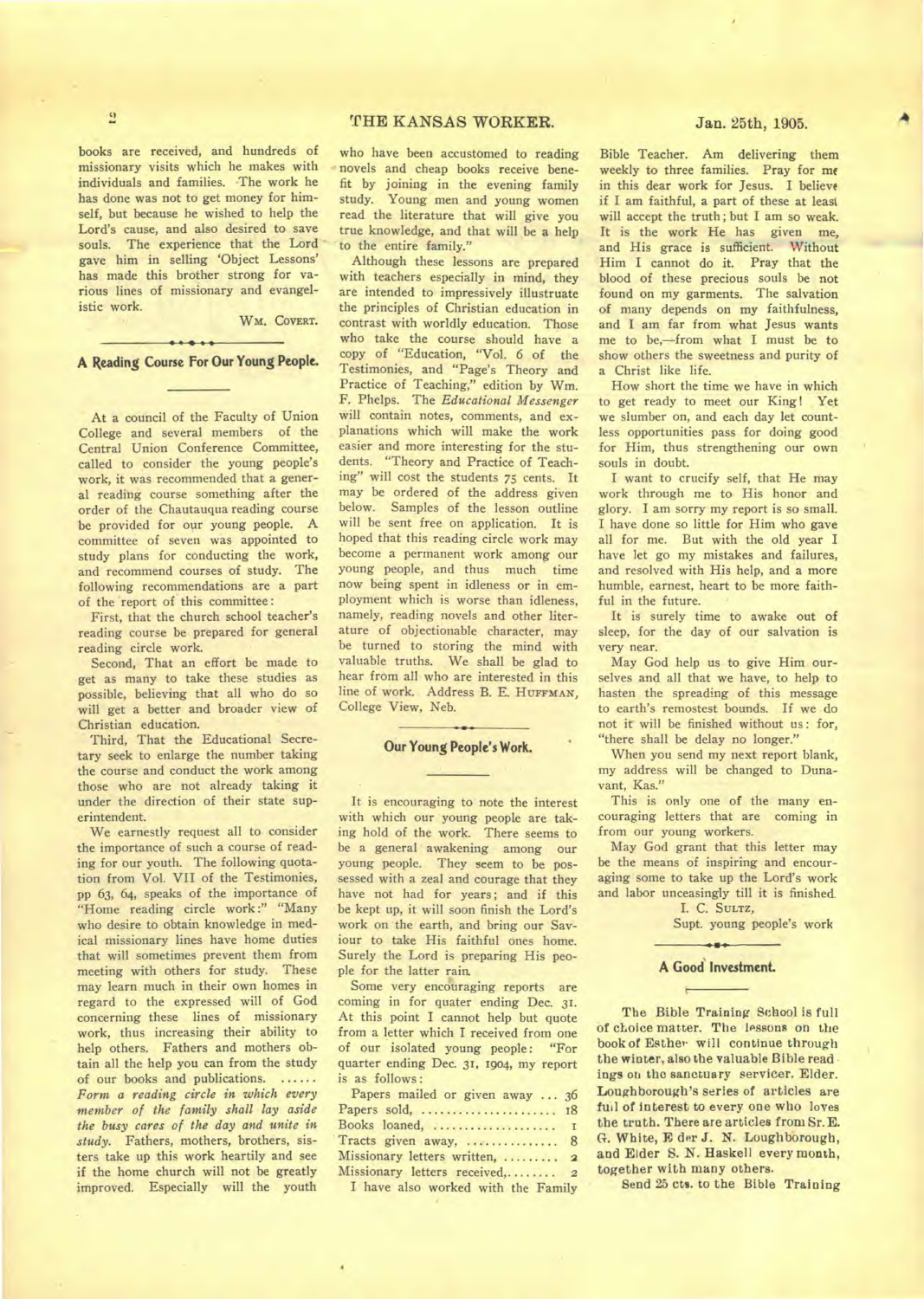School, South Lanchster, Mass., and it will visit your home every month this coming year.

## Field Reports.

## **Clay Center.**

The work is moving forward **in**  the north central district. Since I last reported at Manhattan, there have been the following persons at work in the district:-

Elder J. Wallenkampf has been working in the interest of the Swedish work, having held meetings at Manhattan, and Lasita. He reports good interest and some are taking their stand for the truth. Brother Bringle has been in the vicinity of Minneapolis and the Lord bas been blessing his work. Brother W.B.Roberts has been doing Bible work in Minneapolis and has a real interest. Brother C. W. Hardesty has also been doing some work in the interest of the canvassing work, also Misses Eva Barker and Dean Lewis have done some work in Manhattan. During the past quarter there have been several that have been canvassing some of which, are Brethren E. J. McComb, E. E. Bringle, J. A. Minner, Sisters R. I, Rogers and Anna Quick. God has blessed these workers as they have gone out with the printed pages. Brother and sister Diehl have been working in Salina; they have left the boys to look after the farm while they go out to give the message. I wish many of our people would follow their example; then this message would go with power. My time has been spent as follows :—

Since I last reported after the tent meeting closed at Manhattan, we held meetings in the church for some weeks and during this time we raised money and put some much needed repairs on the church building, which gives the work a good standing there.

The 5th of November I went to Miltonvale where we held quarterly meeting and also business meeting. Uhurch officers were elected for the coming year and the work left in a prosperous condition. I then returned to Manhattan for a time to

## **Jan. 25th, 1905. THE KANSAS WORKER. 3**

finish up the work there. The next place of labor was at Wakefield where I went Nov. 30,in harmony with the vote of the council at Wichita, expecting to hold meetings in the coun-<br>try town of Industry. The way try town of Industry. was hedged up so we were not able to get a building, so we began meeting in the country 3 miles away. The weather was stormy and cold and the mumps was quite pervalent All this was against the work so the attendance was small. There seems to be some interest on the part of one German family and I hope soon to see one of our German workers enter that field, as I beleiye it will be a good opening. I left this place Dec. 31 and on arriving at home I found my little girl had scarlet fever. I was detained for a short time on account of this sickness.

Abiline was the next place I visited where I found the church in a good spirit for work. We held some meetings and the Lord came very near. As they had no church building, and it seemed necessary that they should, we went about to raise money and when we had given all our people a chance to help, we then asked the city people to help us which they nobly did. The building is now enclosed and if the weather permits we hope soon to finish it. Dec. 31 we held quarterly meeting. The Lord was very near and all enjoyed the rich blessings of God. Three were added to the church and there are others that we hope will be ready to unite soon. The 5th of Jan, I went to Minneapolis to visit the com. pany there. I was glad to meet with them and enjoyed my short stay very much.

Brother W. B. Roberts is at wor k holding Bible readings and distribuating *Family Bible* t*eachers.* He has several real interested readers and his work is preparing the way for the meeting which will be held there in the month of February. Jan. 8th Brother Roberts took me across the country 16 miles where Brother Bringle has been holding meetings for the past month. Some have decided to obey the truth, and others are halting, I hope and pray that the power of God will cause them to step out on all points of the truth. After stopping one night with Brother

Bringle, I took the train for Clay Center via Abiline and stopped off one night there. I arrived in Clay Center the night of the 10th and the next day Brother Hardesty and myself were making arrangements for the canvassing class. The 13th 1 went to Manhattan to hold quarterly meeting and remained there until the 15th. We are now engaged in meetings at this place and ask that the work here be remembered in the prayers of the people.

B. W. BROWN.

# $\cdots$ **Lawrence.**

We take this opportunity to let those who would be interested to know something about the progress of the work and "Training School" at this place. Dec. 5, with Elder McReynold's assistance, we organized a school, which now numbers 11. The object of this school is to give a practical knowledge of how to work for souls as well as to study the Bible on subjects that are most likely to give the earnest inquirer a clear understanding of the present truth-

All are earnest in their endeavor to make the best of the opportunity, and each day in addition to canvassing, and handing out literature, are going from house to house in search of practical missionary work. The majority of these young people are self supporting, which certainly must be a testimony of their great desire to help spread the message of good news so precious to their souls. I am sure I can safely say that the dear Lord comes very near to us in our class work, and faces light up, as clearer conception of God's love for pocr souls appears through the study of his word. This gives courage, and so all are happy, and perfect harmony prevails.

January 4, we began a series of meetings in a nice hall and with the exception of one stormy night we have had a good congregation. Last Friday night the Lord came very near, and when opportunity was given for the manifestations of a desire to seek God, one young lady responded. A general good interest prevails in these meetings. We ap-